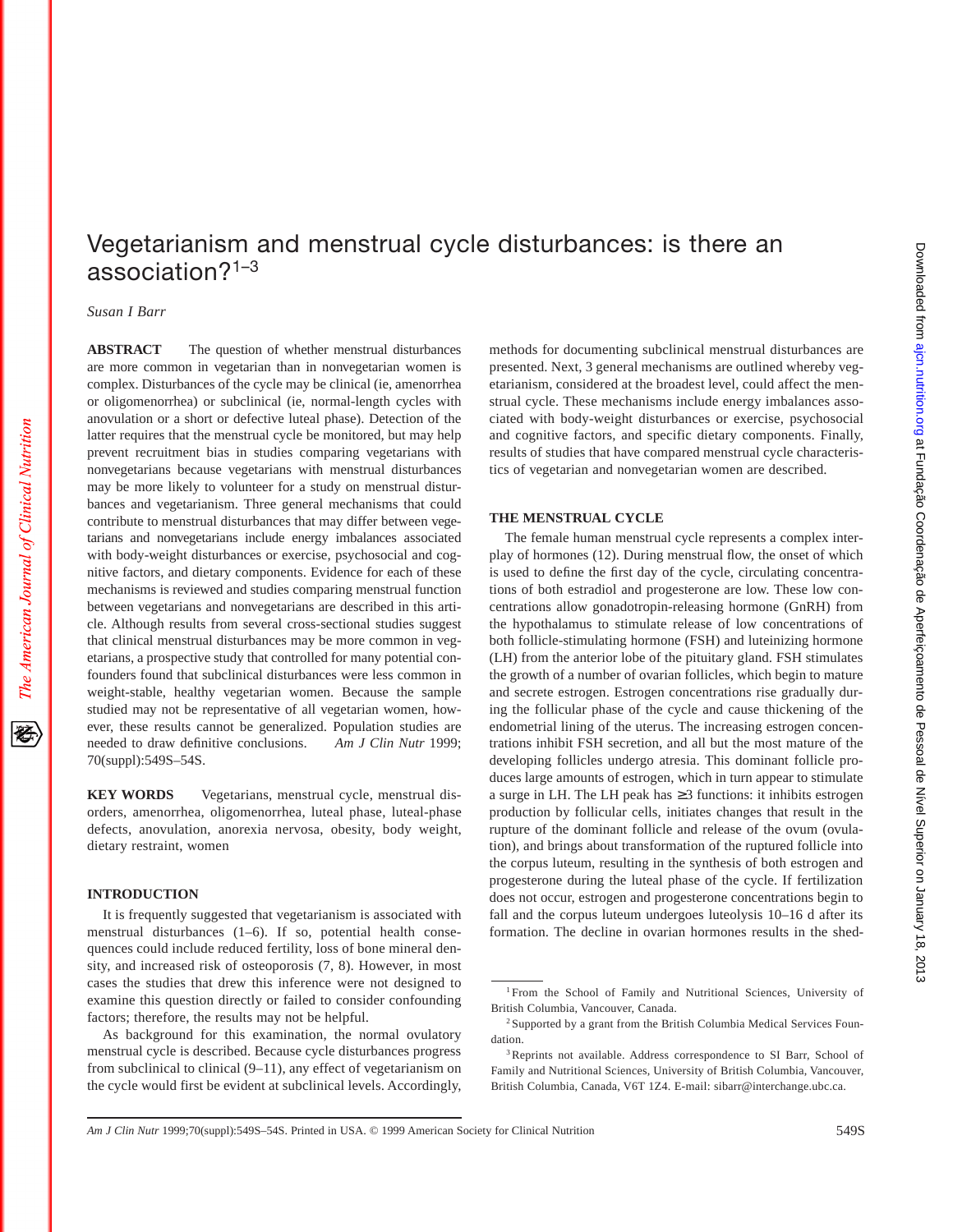The American Journal of Clinical Nutrition

ding of the thickened endometrium as menstrual flow, beginning the next cycle. The characteristics of the cycle are such that it averages 28 d in length, with a normal range of 21–35 d.

#### **CYCLE DISTURBANCES AND ASSESSMENT METHODS**

The normal ovulatory cycle described above does not occur without fail between menarche and menopause. Deviations are more common during the periods after menarche and preceding menopause (13), but alterations in cycle length, cycle characteristics, or both can occur at any age in response to physiologic or psychosocial stressors. Disorders of cycle length include secondary amenorrhea (absence of flow for ≥6 mo in a nonpregnant woman) and oligomenorrhea (irregular cycles of 36–180 d). Disturbances of cycle characteristics include anovulation, which frequently occurs in women with oligomenorrhea but may also occur in women with cycles of normal length, and luteal phase disturbances, which include short luteal-phase cycles (cycles in which the luteal phase lasts <10 d) and luteal-phase defects such that the length of the luteal phase is normal but progesterone secretion is subnormal. Amenorrhea and oligomenorrhea are apparent to women because of the absence or irregularity of menstrual flow. However, because they occur within cycles of normal length, anovulatory, normallength cycles and cycles with short luteal phase or luteal-phase defects are not readily apparent. Whereas it is often assumed that a normal-length cycle reflects normal ovulatory function, this is not the case. Instead, the cycle must be assessed by measuring hormone concentrations or by using methods such as endometrial biopsy, ultrasound, and analysis of basal body temperature (BBT).

A cycle can be assumed to be ovulatory if estrogen and progesterone concentrations are above baseline (day 1 of the cycle) in a single blood or saliva sample obtained between days 18 and 22 (the midluteal phase of an average-length cycle). More frequent samples, however, are needed to establish luteal-phase length and adequacy, and days 18–22 may precede ovulation in cycles of greaterthan-average length. Assay of LH in urine samples collected at midcycle (days 12–16 in a typical cycle) detects probable ovulation, because an LH surge is a necessary prerequisite. In the absence of a LH peak by day 16, continued testing is needed to detect a delayed LH peak. Because cellular characteristics of the endometrium change across the cycle, histomorphometric examination of endometrial biopsy specimens can be used to indicate the cycle phase and to characterize cycles as ovulatory or anovulatory. Establishing that ovulation has occurred can also be done by using ultrasound visualization of the ovary to confirm the presence of the corpus luteum. Finally, because the hypothalamus responds thermally to progesterone, the average BBT in the luteal phase of the cycle is  $\approx 0.3^{\circ}$ C higher on average than in the follicular phase. Computer analysis of daily BBT records allows the characterization of cycles as ovulatory or anovulatory and the estimation of the luteal-phase length of ovulatory cycles (14).

## **MECHANISMS FOR DIFFERENCES IN MENSTRUAL DISTURBANCES BETWEEN VEGETARIANS AND NONVEGETARIANS**

Establishing whether menstrual disturbances are or are not more common among vegetarians is a complex undertaking. At least 3 general mechanisms—energy imbalances associated with body weight disturbances or exercise, psychosocial and cognitive factors, and components of the diet—acting singly or in combination could differ systematically between vegetarian and nonvegetarian women and thereby contribute to possible differences in their menstrual cycle.

#### **Energy imbalance**

#### *Inadequate energy availability*

It is well established that starvation and emaciation are almost invariably associated with amenorrhea, the most profound disturbance of the menstrual cycle. In anorexia nervosa, amenorrhea and failure to maintain a body weight within 15% of that expected are both diagnostic criteria (15). However, extreme weight loss is not a prerequisite for menstrual cycle disturbances because dieting can induce missed cycles before substantial weight loss occurs (16, 17). Even a very short-term (ie, 4-d) acute energy shortage can interfere with LH pulsatility and thereby affect cycle function  $(18)$ .

Vegetarians are often leaner and lighter than nonvegetarians (19–21); however, the extent to which differences in body weight contribute to menstrual differences between vegetarians and nonvegetarians is unclear. The issue of body weight is complex, particularly in North American women. Most women report desired weights that are lower than their current weights (22, 23); however, negative publicity associated with dieting and eating disorders may prevent some normal-weight women from admitting to others their desire for weight loss. Instead, while adopting dietary practices that lead to weight loss—their desired outcome—they may report modifying their diets because they want to "eat well." The extent to which this is associated with adopting a vegetarian diet is not known. Nevertheless, it is not unreasonable to suggest that it does happen. Evidence is provided by studies exploring motivations for becoming vegetarian: "health reasons," including the belief that a vegetarian diet will contribute to weight loss, are commonly cited (24–26). Other supportive evidence comes from studies in women with anorexia nervosa. Among consecutive patients with anorexia nervosa in 2 studies, the prevalence of vegetarianism (red meat avoidance) was 45% (1) and 54% (27). In the latter study, however, vegetarianism preceded the onset of anorexia nervosa in only 6% of the patients, suggesting that many individuals at risk for developing anorexia may adopt a vegetarian diet as a means of limiting the amount of food eaten. In other words, for these women, vegetarianism appeared to be a consequence rather than a cause of the eating disorder and associated menstrual disturbances.

Nevertheless, it has been suggested that adopting a vegetarian diet for the purpose of weight loss increases the likelihood of menstrual disturbances. In one study, normal-weight women were randomly assigned to lose weight at a rate of  $\approx$  1 kg/wk on either a vegetarian or a nonvegetarian diet (3). Both groups lost the same amount of weight, but only 2 of the 9 women assigned to the vegetarian diet had normal ovulatory cycles compared with 7 of the 9 women consuming the nonvegetarian diet (3). Although the authors used mood ratings to suggest that women assigned to the vegetarian diet did not experience higher stress levels, the effect on the menstrual cycle of stress associated with acute dietary change cannot be excluded in this short-term study.

Women who eat little or no meat have been reported to be more physically active than those who consume meat regularly (20), and menstrual cycle disturbances appear to be more prevalent among women who exercise (28). At first glance, these findings appear to provide additional evidence of a link between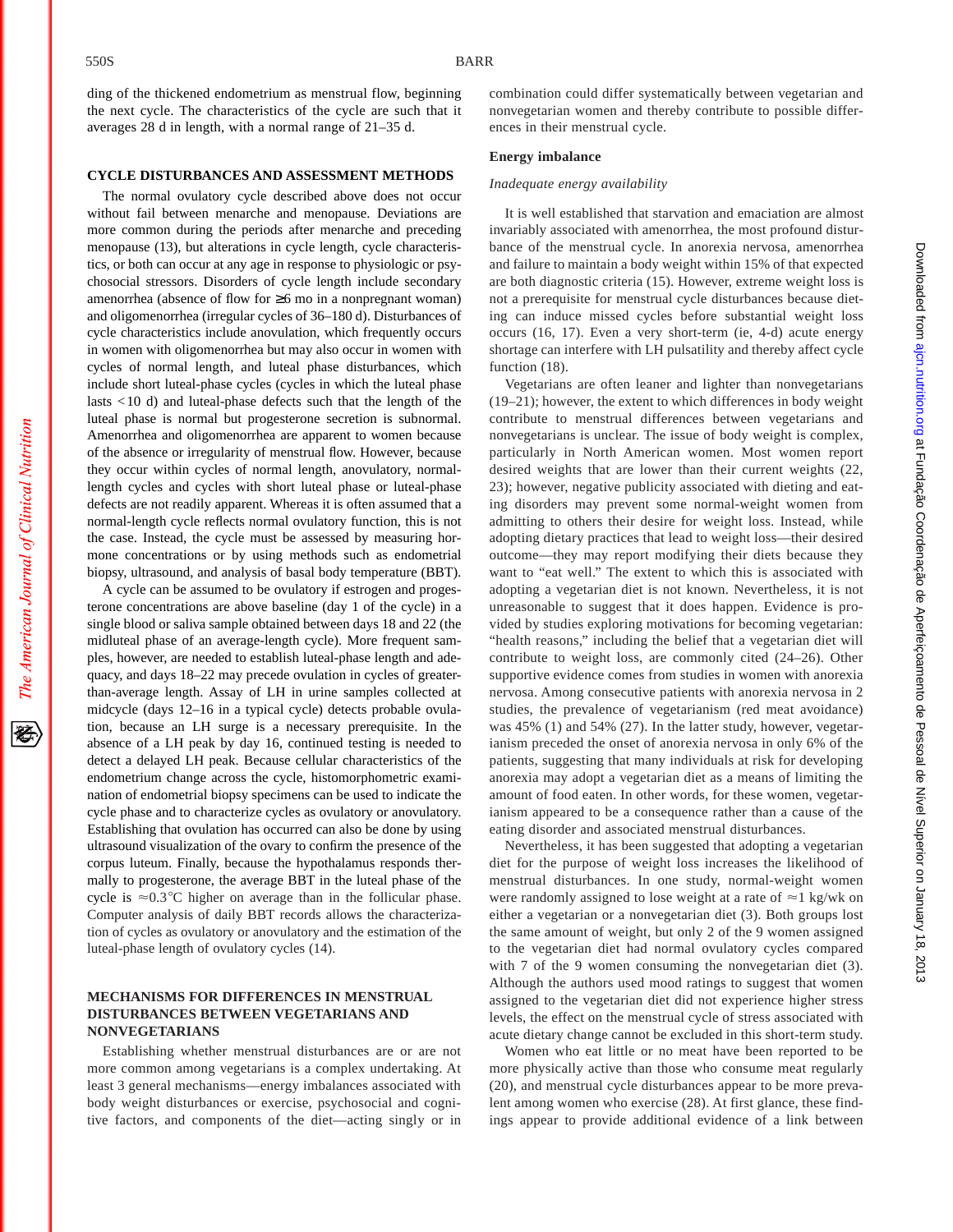vegetarianism and menstrual disturbances. However, several prospective studies have shown that menstrual function does not change with exercise, provided that increases in activity are gradual and body weight is maintained (8, 29, 30). This suggests that adequate energy availability may be a key factor in maintaining normal hormonal function with exercise. Evidence in support of this hypothesis is provided by elegant studies of aerobic exercise and energy availability by Loucks et al (18, 31). Low energy availability, whether induced by a low-energy diet or by exercise, resulted in decreased LH pulse frequency during waking hours and increased LH pulse amplitude. When the energy cost of exercise was compensated for by increased food intake, however, exercise itself was not associated with changes in either LH pulse frequency or amplitude (31).

#### *Obesity*

Cycle disturbances are associated with obesity as well as with energy shortages. A high prevalence of obesity among amenorrheic women was reported many years ago (32), and anovulatory cycles appear to be more common in obese women (33). Weight loss in obese women results in improved ovulation (34, 35) and pregnancy (35) rates. It has been suggested that high androstenedione concentrations observed in obese women may activate the conversion of estradiol to estrone in adipose tissue (36). Estrone in turn may trigger higher LH concentrations, leading to ovarian hyperstimulation, thus increasing testosterone concentrations, resulting in anovulatory cycles (36). Because vegetarian women generally weigh less than nonvegetarian women (19–21), they would be expected to experience fewer cycle disturbances of this nature.

## **Psychosocial and cognitive factors**

Psychosocial stressors, such as grief, travel, and moving away from home, are associated with menstrual cycle disturbances (17, 37). No studies investigating whether these events are more or less common in vegetarian women were found. One might speculate that young women who become vegetarian and face opposition from family and friends would experience increased stress, but there is no direct evidence to support this.

Cognitive factors may also be associated with the stability of the menstrual cycle. One such factor is cognitive dietary restraint, the perception that food intake is constantly being limited in an effort to control body weight (38). Menstrual differences between women with high and low restraint scores were detected in 3 studies (21, 39, 40). Schweiger et al (39) found that women with high restraint scores had significantly shorter cycle lengths, shorter luteal-phase lengths, and lower mean luteal-phase progesterone concentrations. In a group of women with a wide range of physical activity levels who were initially confirmed to ovulate normally, we found that the luteal-phase length was shorter, without alteration of cycle length, in women with high restraint scores (40). Furthermore, in our 6-mo study in vegetarian and nonvegetarian women (21), those with high restraint scores had fewer ovulatory cycles  $(3.6 \pm 2.3 \text{ and } 5.0 \pm 1.4; P < 0.05)$  and shorter mean luteal-phase lengths  $(7.4 \pm 4.1 \text{ and } 10.7 \pm 3.1 \text{ d}; P < 0.05)$ . In most cases, mean body mass index (BMI; in kg/m<sup>2</sup>) values did not differ (39, 40) or differed only slightly (21) between women with high and low restraint scores, suggesting that body weight per se did not explain the results. A mechanism to explain the association has not yet been established, but it is possible that stress associated with food intake in women with high restraint scores leads to increased secretion of corticotropin-releasing hormone and cortisol. Corticotropin-releasing hormone has been shown to inhibit gonadotropin secretion (41), and could thereby disturb menstrual function.

#### **Dietary components**

A comprehensive review of all previous research conducted on dietary components that may differ between vegetarians and nonvegetarians is beyond the scope of this article. However, considerable work has been done to explore the effects of fat and fiber (42–49), meat (50, 51), alcohol (52, 53), and other specific dietary components (54) on reproductive hormones, characteristics of the menstrual cycle, or both. Interpretation of the available data is difficult because some studies varied more than one aspect of the diet simultaneously (42, 43, 47, 49), and in studies that manipulated intakes of heterogeneous substances such as fiber, different results may have occurred depending on the source of the fiber (46). Taken together, however, the results suggest that concentrations of ovarian hormones or their metabolites may be lower at various points in the menstrual cycle in women consuming diets high in fiber, low in fat, or both (42–44, 46–49). This is consistent with cross-sectional studies reporting inverse associations between hormone concentrations and fiber intake, direct associations between hormone concentrations and fat intake (55, 56), and lower serum estrogen concentrations with faster intestinal transit (57). It also corroborates the lower estradiol and progesterone concentrations observed in women 2 y after being randomly assigned to a low-fat, high-carbohydrate diet for a study in breast cancer risk reduction (58). However, the data must be interpreted cautiously because many experimental studies were conducted over only 1 or 2 menstrual cycles (42, 43, 47–51), and other data (46) suggest that changes observed acutely may not persist over time. In addition, some subjects were free-living and others were housed in metabolic wards, which could affect the menstrual cycle differently. Finally, in many cases, menstrual cycle characteristics were not reported, and it cannot be discerned whether changes in hormone concentrations were of sufficient magnitude to lead to alterations in the cycle.

Some recent studies carefully controlled for many of the factors mentioned above. The available data, however, suggest that a simple answer may not be forthcoming regarding the effect on the menstrual cycle of components that may be present in vegetarian diets. For example, studies have been conducted to explore the effects of 2 classes of phytoestrogens, lignans and isoflavones. Phipps et al (59) studied the effects of flaxseed powder, which is high in lignan precursors, in 18 women with normal ovulatory cycles using a randomized, crossover design. Each woman followed her usual omnivorous, low-fiber diet for 3 cycles and then followed her usual diet supplemented with flaxseed powder for another 3 cycles. The last 2 cycles of each dietary period were compared. During flaxseed supplementation luteal-phase lengths were significantly longer and the ratio of progesterone to estradiol during the luteal phase was higher. Moreover, no anovulatory cycles occurred during flaxseed supplementation, but 3 anovulatory cycles occurred during the control diet period.

In contrast, Cassidy et al (60) studied the effects of isoflavones in 6 women with regular ovulatory cycles. They found that diets containing 60 g soy protein/d (with 45 mg isoflavones) significantly increased follicular-phase length compared with control diets. Subsequently, they showed that a soybean product from which the isoflavones had been extracted had no effect on the cycle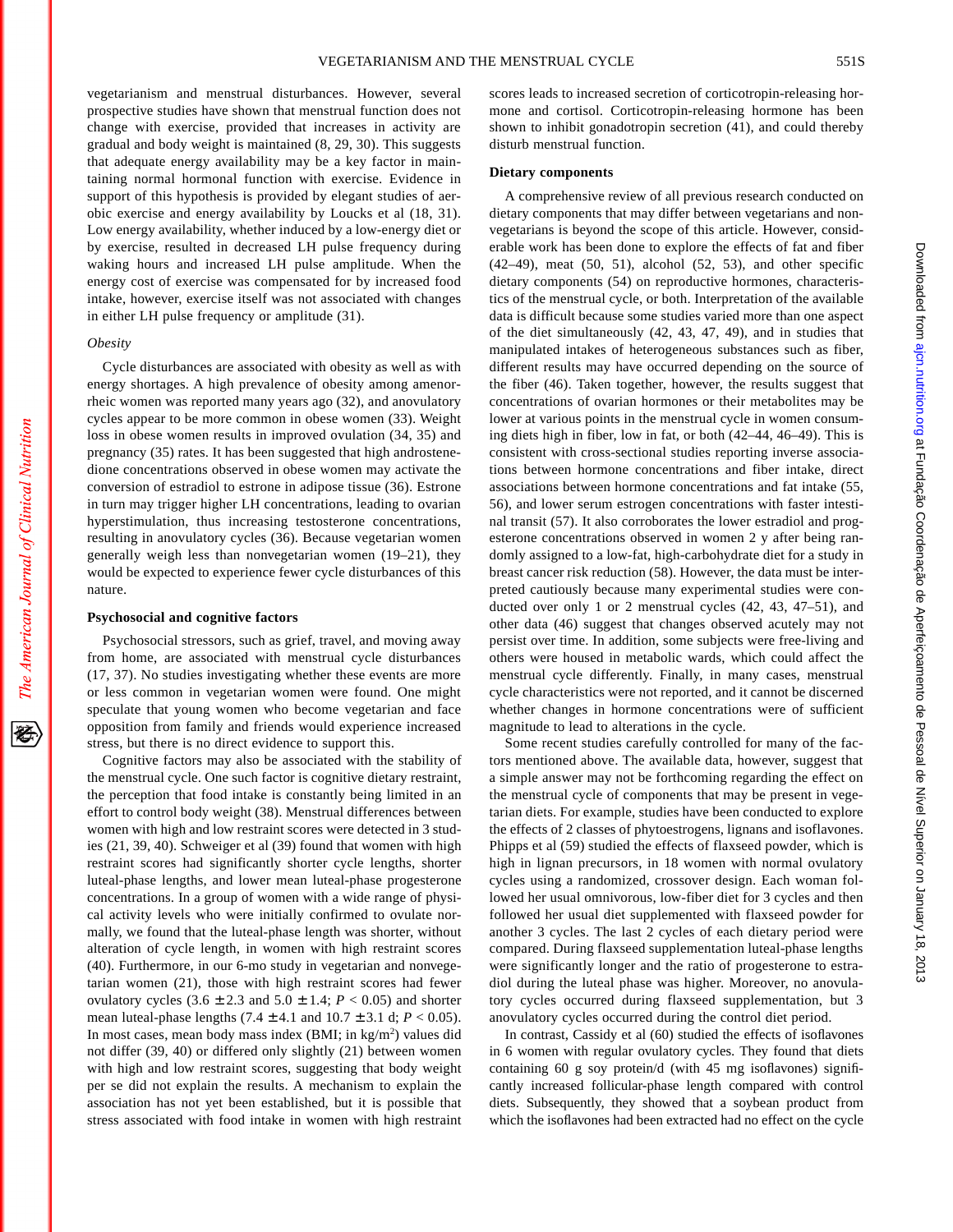The American Journal of Clinical Nutrition

(61). Thus, lignans and isoflavones, 2 different classes of phytochemicals, appeared to have different effects: flaxseed lignans increased luteal-phase length and did not affect follicular-phase length, whereas soybean isoflavones increased follicular-phase length but did not influence luteal-phase length.

That these substances were shown to have effects on the menstrual cycle when tested in isolation does not necessarily mean that they will cause net differences between the cycles of freeliving vegetarian and nonvegetarian women. For example, do intakes differ substantially between groups? And if so, how do these and other substances interact with one another? If a vegetarian had high intakes of both lignans and isoflavones, would the net effect be no apparent change in the cycle, or would both cycle phases be lengthened?

### **STUDIES OF MENSTRUAL CHARACTERISTICS OF VEGETARIANS AND NONVEGETARIANS**

To address the questions raised in this article, free-living populations must be studied. Some of the earliest studies suggesting menstrual disturbances are more common in vegetarians than in nonvegetarians were done in athletes. In 1984, Brooks et al (2) reported on the diets of 11 amenorrheic and 15 regularly menstruating runners who had similar ages, training, and percentage body fat. Nine amenorrheic runners were vegetarians compared with only 2 regularly menstruating runners. In this study, however, vegetarian was defined by the authors as consuming <200 g meat/wk (red meat, poultry, or both). In the same year, Slavin et al (6) confirmed these findings. In a study of 173 premenopausal athletes, the prevalence of amenorrhea was 31% among the 45 vegetarians (defined as eating no red meat), 14% among the 44 women who described their diet as "high-carbohydrate, low-fat," and only 4% among the 84 who consumed a "balanced four food group" diet. These studies were important in stimulating research in this area, but their limitations must be recognized. Both relied on retrospective, self-reported data, and information on the duration of the vegetarian diet was not available.

Few studies have been conducted specifically to assess whether menstrual differences are associated with vegetarian diets. The first was that of Pedersen et al (5), in which 34 vegetarian and 41 nonvegetarian premenopausal women were recruited through newsletters and newspaper advertisements. Subjects completed 3-d food records and classified their cycles over the past year as regular (11–13 menses), irregular (3–10 menses), or amenorrheic (≤2 menses). A higher proportion of vegetarian than nonvegetarian women reported irregular or absent cycles (26.5% and 4.9%, respectively;  $P < 0.01$ ). Unfortunately, several aspects of this study make generalization of the results questionable. It is possible that a recruitment bias existed: if the study was described as assessing whether menstrual disturbances were more common among vegetarians, it is possible that vegetarian women with irregular cycles would be more likely to volunteer. Although the 2 groups did not differ in BMI, nonvegetarians had used birth control pills longer than had vegetarians  $(3.0 \pm 3.4 \text{ y}$  and  $1.4 \pm 2.2 \text{ y}$ , respectively;  $P < 0.05$ ). Because current use of birth control pills was not listed as an exclusion criterion, it is possible that more nonvegetarians were also currently using birth control pills. If so, this could have contributed to the observation that fewer nonvegetarians reported irregular cycles. A subsequent study by this group excluded women who had used oral contraceptives in the past 3 mo but still used retrospective, self-reported data to classify menstrual status (4). Irregular or absent cycles were reported by 4 of 27 vegetarians and none of the nonvegetarians.

When designing our study (21), we sought to avoid potential confounders. The inclusion criteria included *1*) stable weight with BMI values of 18–25 (to avoid effects of weight loss and underweight), *2*) age between 20 and 40 y (to avoid cycle disturbances that are more common after menarche or preceding menopause), *3*) no use of oral contraceptive agents for ≥6 mo (to avoid the appearance of regular cycles while using these agents), *4*) nulliparity (because the menstrual cycle may be more stable after childbirth), 5) exercising  $\leq$ 7 h/wk and not a "compulsive" exerciser, *6*) drinking <1 alcoholic beverage/d, and *7*) cycles of normal length (to avoid the potential for a recruitment bias). Finally, to avoid possible effects of acute dietary changes, vegetarian subjects must have avoided meat, fish, and poultry for  $\geq 2$  y. Nonvegetarians included red meat in their diets ≥3 times/wk in addition to poultry fish. Quantitative analysis of daily BBT records kept prospectively for 6 menstrual cycles was used to classify cycles as normally ovulatory, of short luteal-phase length (< 10 d), or anovulatory.

Vegetarian and nonvegetarian women were similar in age and age at menarche, but vegetarians had a lower mean BMI  $(21.1 \pm 2.3 \text{ and } 22.7 \pm 1.9; P < 0.05)$ . Mean cycle lengths were similar but analysis of BBT records indicated that the vegetarian women had longer luteal-phase lengths than did the nonvegetarian women (11.2  $\pm$  2.6 and 9.1  $\pm$  3.8 d; *P* < 0.05) and experienced fewer anovulatory cycles  $(4.6\%$  and  $15.1\%$  of cycles;  $P < 0.01$ ). Thus, in this highly selected sample, menstrual disturbances were less common in vegetarians. Dietary differences between groups did not appear to explain this finding. There was no significant difference in fat intake, and although fiber intake was higher in the vegetarians, this difference was confined to vegans: fiber intakes of lactoovovegetarians and nonvegetarians were similar (24). Data on intakes of substances such as lignans and isoflavones were not available, but the vegetarian women studied were not frequent users of flaxseed or soy products. Although effects of unmeasured dietary differences cannot be excluded, the finding that cognitive dietary restraint levels were significantly lower among the vegetarian women we studied may have contributed to our findings.

Although these results suggest that vegetarianism per se is not associated with increased menstrual cycle disturbances, they cannot be generalized to the entire population of women who identify themselves as vegetarian. Instead, they are limited to long-term, weight-stable vegetarians with normal BMIs. We do not know to what extent these women reflect free-living vegetarian women, nor for that matter do we know to what extent the nonvegetarian women who were studied reflect free-living nonvegetarians.

#### **SUMMARY**

It appears that there is no single answer to the question posed in the title, "Vegetarianism and menstrual cycle disturbances: is there an association?" Several general mechanisms have been identified that have the potential to affect the menstrual cycle, which may differ between vegetarians and nonvegetarians. For any individual woman, vegetarian or not, one or more of these mechanisms may influence the characteristics of her menstrual cycle, and it is their net interaction that is important ultimately. Although healthy, weight-stable, vegetarian women consuming self-selected diets did not experience more menstrual disturbances than did healthy, weight-stable nonvegetarians, popula-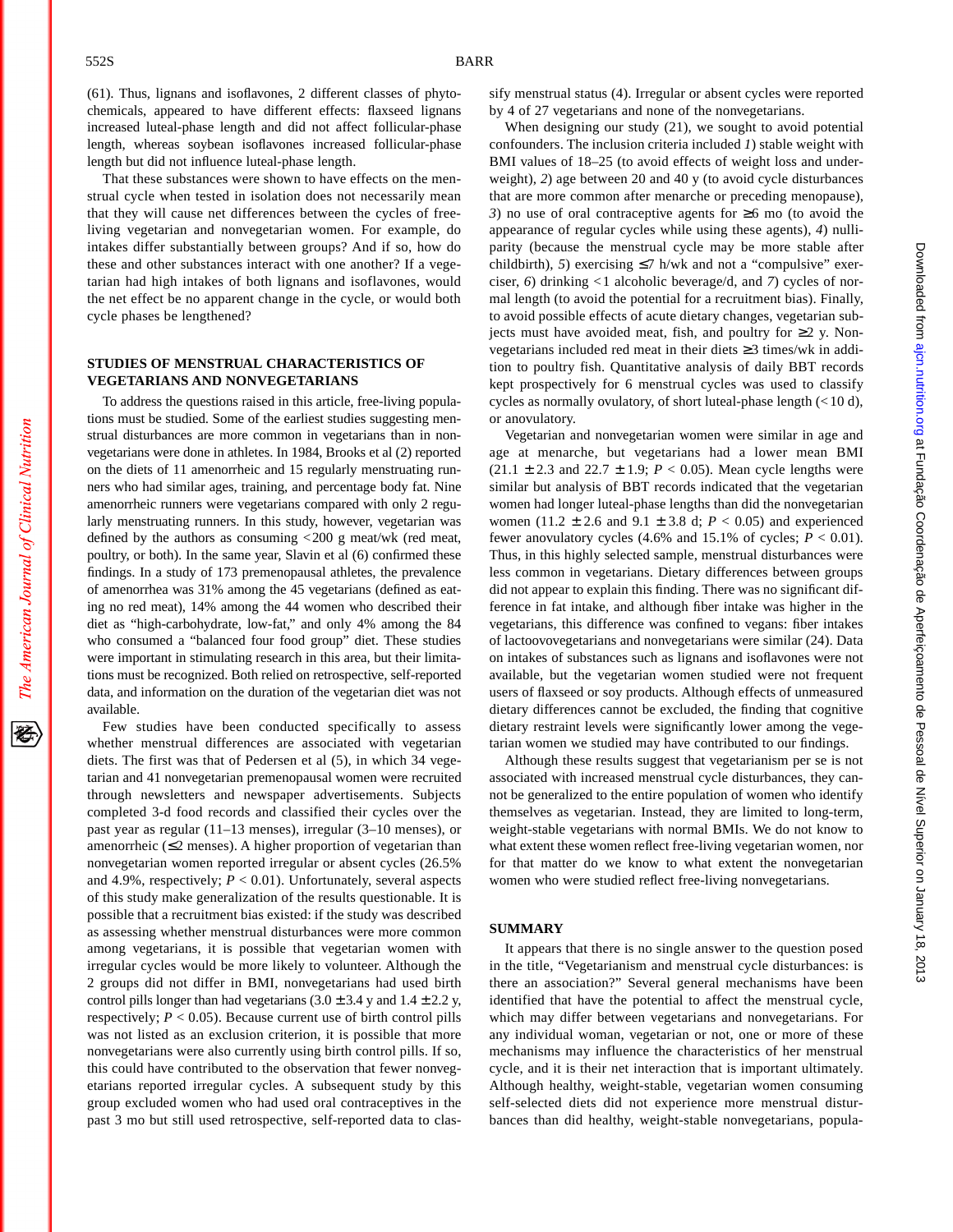tion studies are needed to address the question at the broadest level. И

I thank Christina Janelle, Jerilynn Prior, and Judy A McLean for many helpful discussions on this topic.

### **REFERENCES**

- 1. Bakan R, Birmingham CL, Aeberhardt L, Goldner EM. Dietary zinc intake of vegetarian and nonvegetarian patients with anorexia nervosa. Int J Eat Disord 1993;13:229–33.
- 2. Brooks SM, Sanborn CF, Albrecht BH, Wagner WW Jr. Diet in athletic amenorrhoea. Lancet 1984;1:559–60.
- 3. Pirke KM, Schweiger U, Laessle R, Dickhaut B, Schweiger M, Waechtler M. Dieting influences the menstrual cycle: vegetarian versus nonvegetarian diet. Fertil Steril 1986;46:1083–8.
- 4. Lloyd T, Schaeffer JM, Walker MA, Demers LM. Urinary hormonal concentrations and spinal bone densities of premenopausal vegetarian and nonvegetarian women. Am J Clin Nutr 1991;54:1005–10.
- 5. Pedersen AB, Bartholomew MJ, Dolence LA, Aljadir LP, Netteburg KL, Lloyd T. Menstrual differences due to vegetarian and nonvegetarian diets. Am J Clin Nutr 1991;53:879–85.
- 6. Slavin J, Lutter J, Cushman S. Amenorrhoea in vegetarian athletes. Lancet 1984;1:1474–5.
- 7. Rigotti NA, Neer RM, Skates SJ, Herzog DB, Nussbaum SR. The clinical course of osteoporosis in anorexia nervosa. A longitudinal study of cortical bone mass. JAMA 1991;265:1133–8.
- 8. Prior JC, Vigna YM, Schechter MT, Burgess AE. Spinal bone loss and ovulatory disturbances. N Engl J Med 1990;323:1221–7.
- 9. Ellison PT, Peacock NR, Lager C. Ecology and ovarian function among the Lese women of the Ituri Forest, Zaire. Am J Phys Anthropol 1989;78:519–26.
- 10. Ellison PT. Human ovarian function and reproductive ecology: new hypotheses. Am Anthropol 1990;92:933–52.
- 11. Bullen BA, Skrinar GS, Beitens IZ, von Mering G, Turnbull BA, McArthur JW. Induction of menstrual disorders by strenuous exercise in untrained women. N Engl J Med 1985;312:1349–53.
- 12. Fritz MC, Speroff L. Current concepts of the endocrine characteristics of normal menstrual function: the key to diagnosis and management of menstrual disorders. Clin Obstet Gynecol 1983;26:647–89.
- 13. Vollman RF. The menstrual cycle. Philadelphia: WB Saunders, 1977.
- 14. Prior JC, Vigna YM, Schulzer M, Hall JE, Bonen A. Determination of luteal phase length by quantitative basal temperature methods: validation against the midcycle LH peak. Clin Invest Med 1990;13:123–31.
- 15. American Psychiatric Association. Diagnostic and statistical manual of mental disorders. 3rd ed, revised. Washington, DC: American Psychiatric Association, 1987.
- 16. Schweiger U, Laessle R, Pfister H, et al. Diet-induced menstrual irregularities: effects of age and weight loss. Fertil Steril 1987;48:746–51.
- 17. Schweiger U, Laessle R, Schweiger M, Herrmann F, Riedel W, Pirke K-M. Caloric intake, stress and menstrual function in athletes. Fertil Steril 1988;49:447–50.
- 18. Loucks AB, Heath EM. Dietary restriction reduces luteinizing hormone (LH) pulse frequency during waking hours and increases LH pulse amplitude during sleep in young menstruating women. J Clin Endocrinol Metab 1994;78:910–5.
- 19. Dwyer JT. Health aspects of vegetarian diets. Am J Clin Nutr 1988; 48(suppl):712–38.
- 20. Slattery ML, Jacobs DR Jr, Hilner JE, et al. Meat consumption and its associations with other diet and health factors in young adults: the CARDIA study. Am J Clin Nutr 1991;54:930–5.
- 21. Barr SI, Janelle KC, Prior JC. Vegetarian vs nonvegetarian diets, dietary restraint, and subclinical ovulatory disturbances: prospective 6-mo study. Am J Clin Nutr 1994;60:887–94.
- 22. Health and Welfare Canada, Stephens T, Fowler Graham D, eds. Canada's health promotion survey: technical report. Ottawa: Minister of Supply and Services Canada, 1993.
- 23. National Institutes of Health Technology Conference Panel. Methods of voluntary weight loss and control. Ann Intern Med 1993;117: 764–70.
- 24. Janelle KC, Barr SI. Nutrient intakes and eating behavior scores of vegetarian and nonvegetarian women. J Am Diet Assoc 1995;95:180–6, 189.
- 25. Dwyer JT, Mayer LDVH, Dowd K, Kandell RF, Mayer J. The new vegetarians: the natural high? J Am Diet Assoc 1974;65:529–36.
- 26. Beardsworth A, Keil T. The vegetarian option: varieties, conversions, motives and careers. Sociol Rev 1992;40:253–93.
- 27. O'Connor AM, Touyz SW, Dunn SM, Beumont PJ. Vegetarianism in anorexia nervosa? A review of 116 consecutive cases. Med J Aust 1987;147:540–2.
- 28. Loucks AB. Effects of exercise training on the menstrual cycle: existence and mechanisms. Med Sci Sports Exerc 1990;22:275–80.
- 29. Bonen A. Recreational exercise does not impair menstrual cycles: a prospective study. Int J Sports Med 1992;13:110–20.
- 30. Rogol AD, Weltman A, Weltman JY, et al. Durability of the reproductive axis in eumenorrheic women during 1 yr of endurance training. J Appl Physiol 1992;72:1571–80.
- 31. Loucks AB, Verdun M, Heath EM. Low energy availability, not stress of exercise, alters LH pulsatility in exercising women. J Appl Physiol 1998;84:37–46.
- 32. Rogers J, Mitchell GW. The relationship of obesity to menstrual disturbances. N Engl J Med 1952;247:53–5.
- 33. Pasquali R, Casimirri F. The impact of obesity on hyperandrogenism and polycystic ovary syndrome in premenopausal women. Clin Endocrinol (Oxf) 1993;39:1–16.
- 34. Guzick DS, Wing R, Smith D, Berga SL, Winters SJ. Endocrine consequences of weight loss in obese, hyperandrogenic, anovulatory women. Fertil Steril 1994;61:598–604.
- 35. Clark AM, Ledger W, Galletly C, et al. Weight loss results in significant improvement in pregnancy and ovulation rates in anovulatory obese women. Hum Reprod 1995;10:2705–12.
- 36. Unzer SR, dos Santos JE, Moreira AC, Vilanova MS, de Sa MF. Alterations in plasma gonadotropin and sex steroid levels in obese ovulatory and chronically anovulatory women. J Reprod Med 1995;40:516–20.
- 37. Harlow SD, Matanoski GM. The association between weight, physical activity, and stress and variation in the length of the menstrual cycle. Am J Epidemiol 1991;133:38–49.
- 38. Stunkard AJ, Messick S. The three-factor eating questionnaire to measure dietary restraint, disinhibition and hunger. J Psychosom Res 1985;29:71–83.
- 39. Schweiger U, Tuschl RJ, Platte P, Broocks A, Laessle RG, Pirke K-M. Everyday eating behavior and menstrual function in young women. Fertil Steril 1992;57:771–5.
- 40. Barr SI, Prior JC, Vigna YM. Restrained eating and ovulatory disturbances: possible implications for bone health. Am J Clin Nutr 1994;59:92–7.
- 41. Barbarino A, De Marinis L, Tofani A, et al. Corticotropin-releasing hormone inhibition of gonadotropin release and the effect of opioid blockade. J Clin Endocrinol Metab 1989;68:523–8.
- 42. Goldin BR, Woods MN, Spiegelman DL, et al. The effect of dietary fat and fiber on serum estrogen concentrations in premenopausal women under controlled dietary conditions. Cancer 1994;74:1125–31.
- 43. Schaefer EJ, Lamon-Fava S, Spiegelman D, et al. Changes in plasma lipoprotein concentrations and composition in response to a low-fat, high-fiber diet are associated with changes in serum estrogen concentrations in premenopausal women. Metabolism 1995;44:749–56.
- 44. Rose DP, Boyar AP, Cohen C, Strong LE. Effect of a low-fat diet on hormone levels in women with cystic breast disease. I. Serum steroids and gonadotropins. J Natl Cancer Inst 1987;78:623–6.
- 45. Reichman ME, Judd JT, Taylor PR, Nair PP, Jones Y, Campbell WS. Effect of dietary fat on length of the follicular phase of the menstrual cycle in a controlled diet setting. J Clin Endocrinol Metab 1992;74: 1171–5.